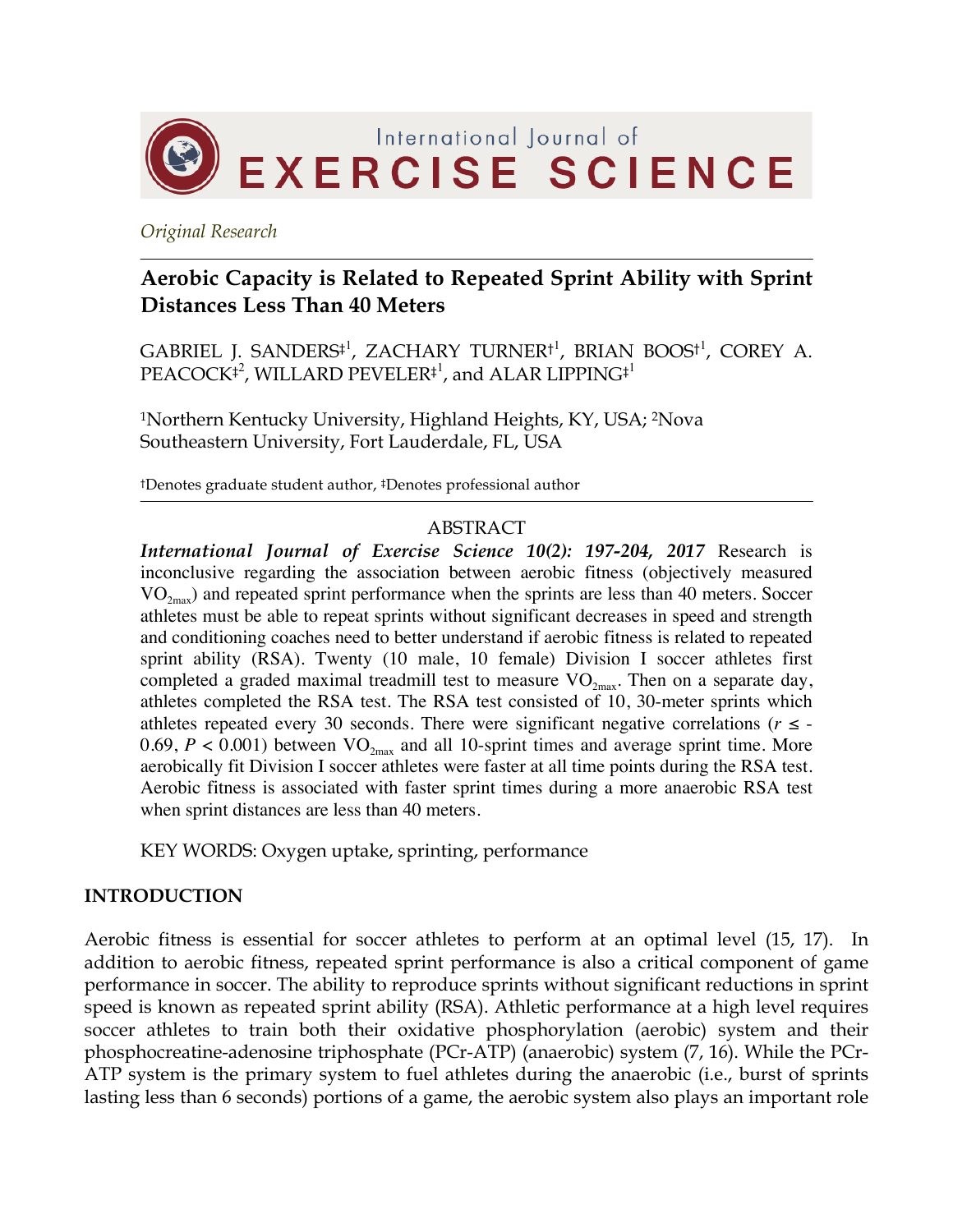to assist with PCr replenishment (7, 9, 21). The relationship between the aerobic and anaerobic variables on an athlete's ability to reproduce sprints is debatable and the current research is discordant due to the varying forms of a repeated sprint test (1, 2, 5, 16). A better understanding about the relationship between aerobic fitness and brief anaerobic work in the form of repeated sprints that are less than 40 meters is needed to improve strength and conditioning recommendations for soccer athletes.

Prior research has yet to show a relationship between aerobic fitness (e.g.,  $VO_{2max}$ ) and RSA when the repeated sprint distances were less than 40 meters and when the work-to-rest ratios are 1:4 to 1:5 (6, 21). A study by Aziz et al. (1) concluded that aerobic fitness measured via VO2max was not associated with RSA sprint performance in young elite soccer athletes. The RSA test implemented used a RSA running test that consisted of six, 20 meter sprints with a 20 second recovery between each sprint (~1:5 work-to-rest ratio). Another RSA study increased the distance by 10 meters with the same recovery time and also suggested that RSA is not related to aerobic fitness (14). A limitation to the findings from Pyne et al. (14) was that  $VO<sub>2max</sub>$ was not objectively measured, but estimated using a shuttle run. Contrary to studies suggesting no relationship between  $VO_{2max}$  and RSA, some research has provided evidence that  $VO_{2max}$  is related to RSA (5, 12). For example, results from Bishop and Spencer (5) suggest that aerobic fitness, in addition to anaerobic power, is related to RSA performance in welltrained adult athletes when using a wind-braked cycle ergometer protocol consisting of 5 repetitions, 6 seconds of work with a 24 second recovery between repetitions (1:4 work-to-rest ratio) (5). Additionally, Jones et al. (12) implemented a RSA test consisting of 6, 40-meter sprints with 20 seconds of recovery between each sprint and found that  $VO<sub>2max</sub>$  is associated with RSA. A potential reason for the discrepancies between these studies could be due to the different sprint distances (20-30 meters versus 40 meters), modes of exercise (i.e., running compared to cycling) employed for the RSA tests and even possibly the age and level of athletes (i.e., young versus adult and elite versus vs. non-elite) tested. To better assess the relationship between  $VO_{2max}$  and RSA in soccer athletes, a running sprint test should be utilized with shorter sprint distances than 40 meters. It is reasonable to suggest that soccer athletes frequently engage in sprint distances of less than 40 meters and it is imperative to assess if aerobic fitness is still related to a soccer athletes RSA when shorter sprint distances are utilized. The potential relationship, or lack thereof, between sprint times and  $VO<sub>2max</sub>$  could alter optimal training recommendations.

In addition to  $VO_{2max}$  and sprint times, the previously aforementioned studies also assessed factors such as total sprint time (i.e., sum of all repeated sprint times in the protocol) and average sprint time (1, 2, 5, 10, 12, 16). It has been established that utilizing average sprint time is an effective measure to assess RSA performance (1, 13, 14, 21). RSA can be used to calculate an athletes fatigue using a fatigue index (i.e., percent reduction of sprint time from the fastest sprint) in relation to the aerobic capacity throughout a RSA test (21). While rate of fatigue is an intriguing calculation and assessment, it has been reported to be less reliable, relative to average sprint time, when analyzing RSA performance (13). However, a better understanding is needed to assess the relationship between aerobic capacity and rate of fatigue when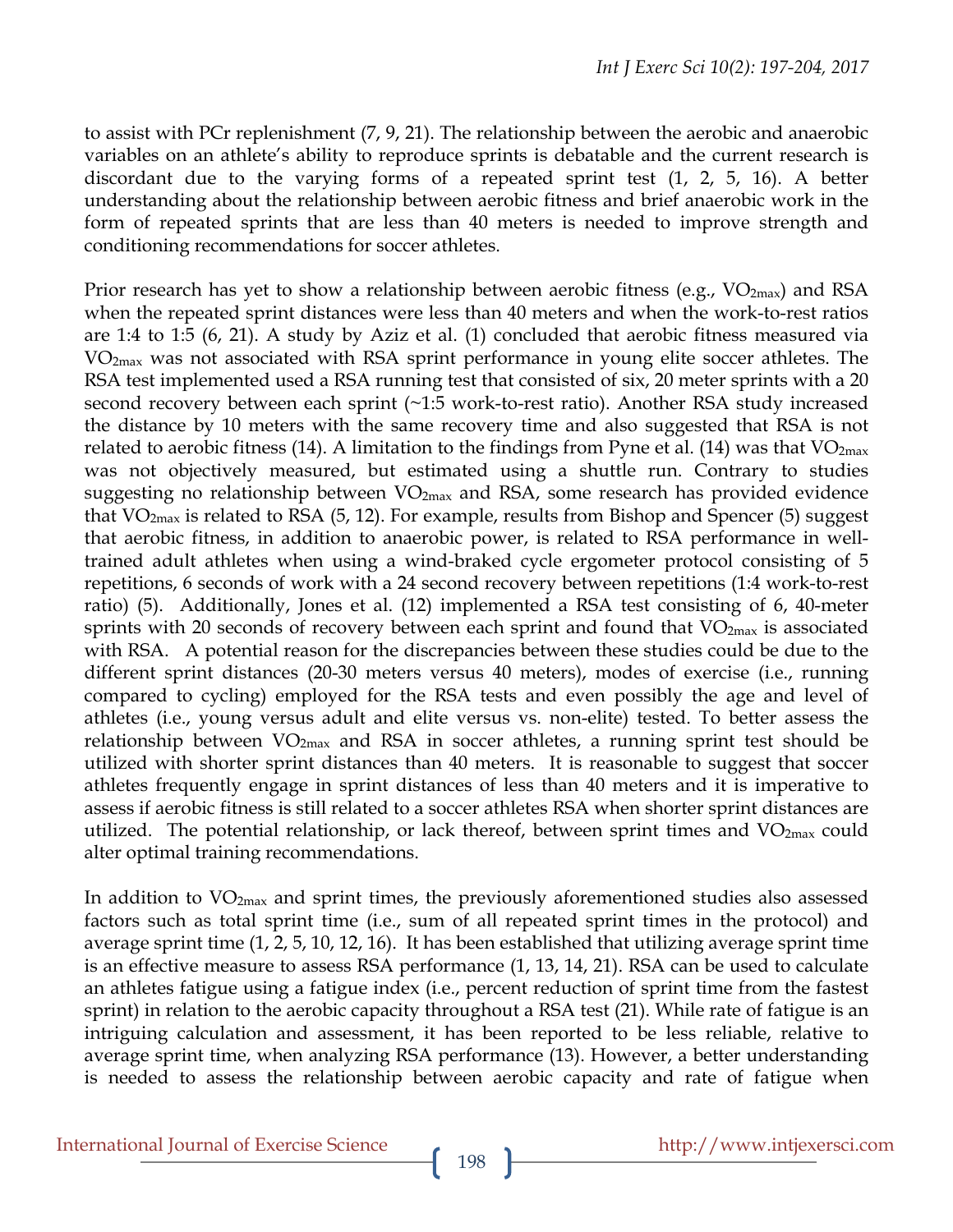employing different RSA protocols, primarily with shorter sprint distance and more sprint repetitions.

To justify changes in RSA, longer sprint distances, quicker recovery times and additional sprints should simulate a more difficult test in an attempt to replicate a more realistic soccerconditioning test. Therefore, the purpose of the study was to directly measure Division I collegiate soccer athletes  $VO_{2max}$  and then assess its relationship to RSA test performance, rate of fatigue and the age of the athletes when a more challenging sprint test is employed. Based on previous research, it is hypothesized that  $VO_{2max}$  will be related to rate of fatigue and age, but not RSA performance since each sprint distance was less than 40 meters.

# **METHODS**

# *Participants*

A total of 20 (n = 10 females, n = 10 males) division I soccer athletes volunteered to participate in the study. All athletes were cleared by the team physician and had no contraindications to physical activity or exercises. Prior to participation in the study, research personnel explained the  $VO<sub>2max</sub>$  protocol (BRUCE Protocol) and the procedures for the RSA test. After explaining the research protocol, athletes read and signed an informed consent form. The university Institutional Review Board approved the study.

# *Protocol*

The testing protocol for VO<sub>2max</sub> included a validated, graded maximal treadmill exercise test (BRUCE protocol) (8) and the RSA test which consisted of 10 total 30-meter sprints, one sprint every 30 seconds. Since the RSA testing protocols in the literature vary from study to study, the RSA test employed in the current study required four more sprints (10, as opposed to 6) and a sprint distance of 30 meters. The combination of a 30-meter sprint distance, quicker recovery time and additional sprints simulated a more physiologically taxing soccer-specific conditioning test.

Upon arrival to the Human Performance Laboratory, trained research personnel measured each athlete's height and weight using a stadiometer and balance beam scale (Detecto®, Webb City, MO USA), respectively. After anthropometric measurements were recorded, athletes were fitted with a heart rate monitor (Polar, Kempele, Finland) and a full  $VO<sub>2</sub>$  mask and head strap for the  $VO<sub>2max</sub>$  test (Hans Rudolph, inc, Kansas, USA).

Following initial measures, athletes completed a maximum of a ten-minute warm-up jog at a self-selected pace. Upon completion of the warm up, the  $VO<sub>2</sub>$  mask and head strap was appropriately secured to each athlete and was then connected to a calibrated metabolic cart with his or her heart rate monitor synced to the cart. Oxygen consumption was recorded using a gas and flow calibrated metabolic cart (Pravo Medics, Truemax 2400) and  $VO<sub>2</sub>$  was recorded as relative VO<sub>2</sub> in ml  $kg<sup>-1</sup>$  min<sup>-1</sup>. Each subject's respiratory exchange ratio (RER) was monitored to ensure maximum effort was exerted. Athlete's VO<sub>2max</sub> was achieved if they discontinued to run and their RER was  $\geq$  1.15. After completing the VO<sub>2max</sub> test, athletes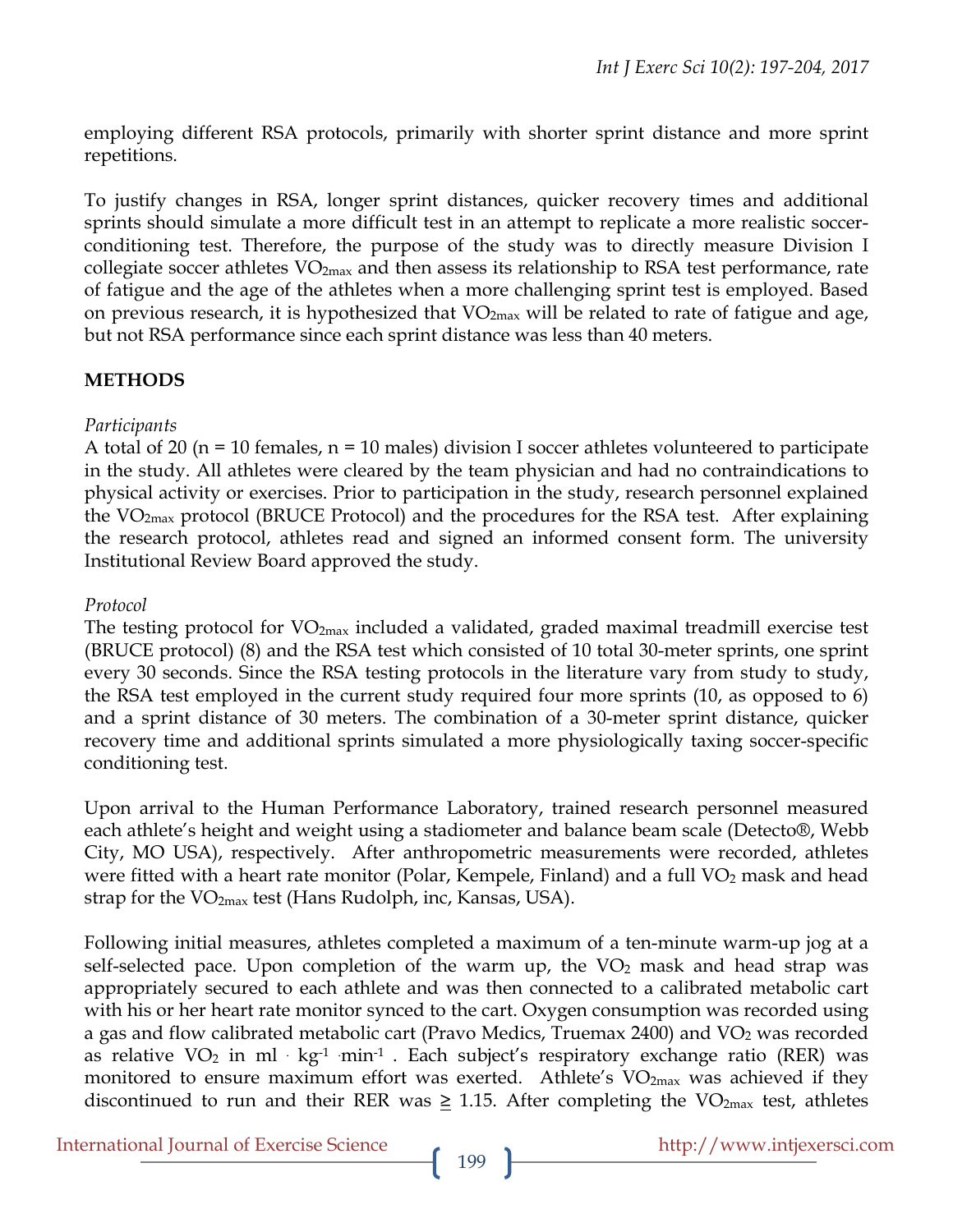performed a cool-down that consisted of a self-selected walking pace to reduce any risk of injury or syncope episodes. Heart rate was recorded as beats min<sup>-1</sup> (BPM).

Athletes were advised to rest for a minimum of 24-48 hours after the  $VO<sub>2max</sub>$  test. To avoid any influence from VO2max testing, research personnel scheduled all RSA testing a week after subjects completed their  $VO<sub>2max</sub>$  test. For the RSA test, each athlete completed a 10-minute active warm-up that was specific to the linear sprinting movement and distance that was encountered during the test including a static stretching session in which the athletes had the freedom to stretch any muscles they needed. Following the warm-up, each athlete participated in the RSA test that consisted of 10, 30-meter sprints. All sprint times were recorded via stopwatch by the one trained researcher to minimize tester error. Percent heart rate was recorded to assess maximal efforts throughout the RSA test. For the RSA test, once the first 30 meter sprint was completed, the athlete rested and then began the next sprint 30 seconds after their previous sprint started. Therefore, the actual rest time between each sprint varied based on the sprint time of each athlete. After deceleration, the work-to-rest ratio was approximately 1:4 ( $\sim$  6 seconds of work, 24 seconds of rest). Upon completion of the RSA test, athletes participated in an active cool-down for five minutes to allow their heart rate to safely return to resting levels followed by a five-minute static stretch.

Fatigue Index (FI) was calculated upon completion of the study to assess rate of fatigue as a percent. To calculate rate of fatigue for each athlete, the following equation was used: [(Fasted Sprint – Slowest Sprint) / Fastest Sprint] x 100.

### *Statistical Analysis*

Descriptive statistics using mean and standard deviation were calculated for all physical characteristics (e.g., age, height, and weight) and performance (e.g.,  $VO<sub>2max</sub>$ , average sprint time, percent heart rate maximum, and fatigue index). Differences between males and females were analyzed using an independent samples t-test.

A single, three-time point (1st, 5th, and 10th sprint) repeated measures analysis of variance (ANOVA) was utilized to assess any differences in percent of maximal heart rate that athletes exerted. Post hoc analyses were conducted using paired samples t-test and the Benjamini and Hochberg False Discovery Rate correction for multiple comparisons (3). Males and females percent maximal heart rate was not significantly different; therefore, gender was excluded from the ANOVA model.

Lastly, multiple correlation analyses were utilized to assess if any relationships exists between VO2max, age, average RSA sprint times, and rate of fatigue. Gender was excluded from all correlation models due to the small number of participants in each group  $(n = 10)$ . All statistics were analyzed using IBM SPSS 21.0 (Version 21.0, IBM Inc, Armonk, NY). The criterion for statistical significance was set a priori at *P* < 0.05.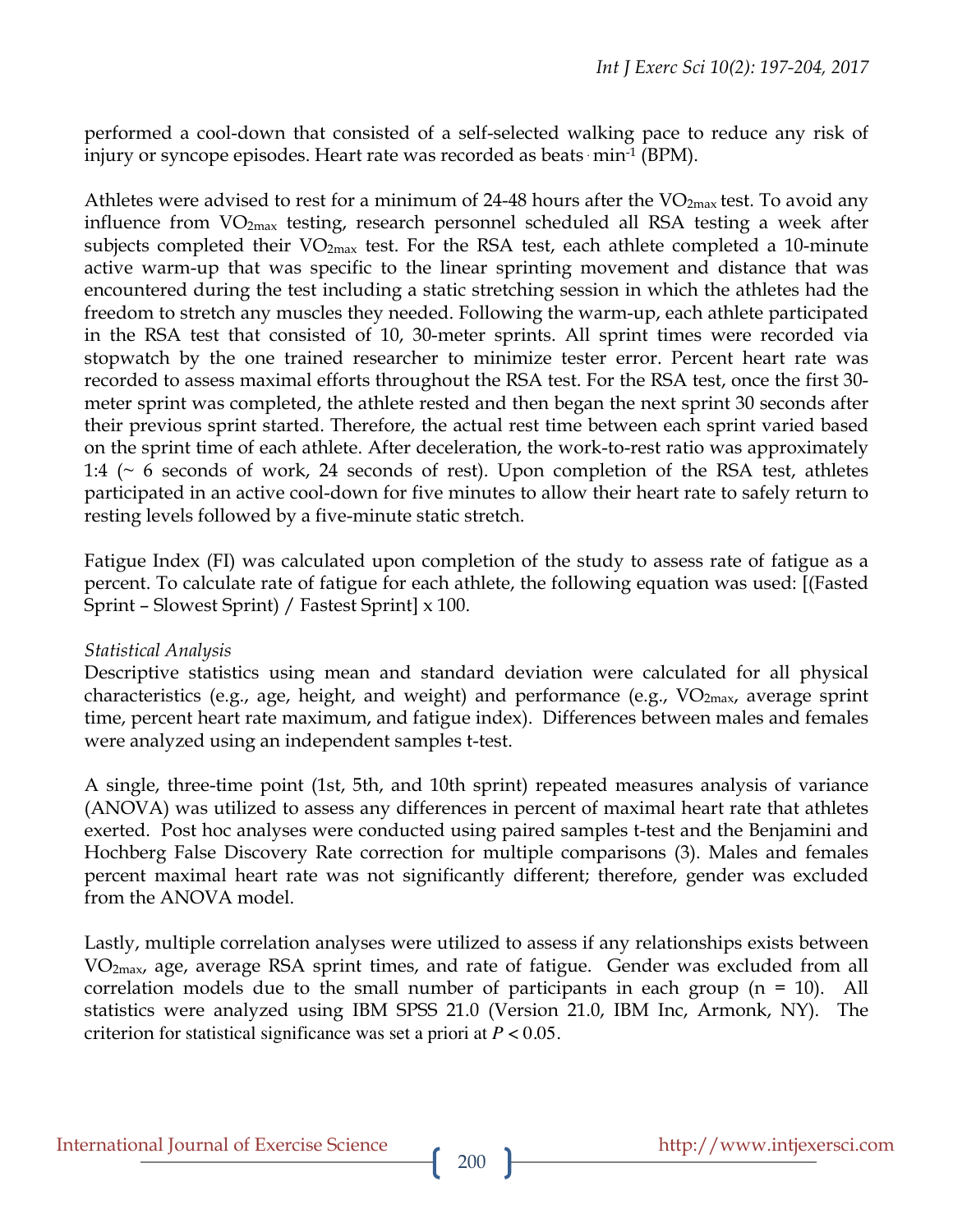# **RESULTS**

Males weighed significantly more, were taller, older, faster and had greater aerobic capacities than female athletes  $(P < 0.046$ , Table 1).

**Table 1.** Physical characteristics and performance outcomes for male and female soccer athletes

| $(n = 10)$<br>$(n = 10)$                                       |  |
|----------------------------------------------------------------|--|
| $20.5 \pm 0.7^*$<br>$19.7 \pm 0.9$<br>Age (years)              |  |
| $178.2 \pm 6.8^*$<br>Height (cm)<br>$167.6 \pm 6.3$            |  |
| $74.8 \pm 5.3^*$<br>$62.5 \pm 5.2$<br>Weight (kg)              |  |
| $VO2max(ml·kg-1·min-1)$<br>$66.3 \pm 5.1^*$<br>$51.7 \pm 5.9$  |  |
| Average Sprint Time (sec)<br>$4.7 \pm 0.2^*$<br>$5.4 \pm 0.3$  |  |
| Heart Rate Maximum (BPM)<br>$189.7 \pm 6.8$<br>$188.5 \pm 5.0$ |  |
| Fatigue Index (%)<br>$6.5 \pm 1.4$<br>$5.3 \pm 1.9$            |  |

Data are means  $\pm$  SD; \* Significantly different than female soccer athletes ( $P \le 0.046$ )

The correlation analysis that tested the relationship between VO<sub>2max</sub> and RSA revealed there were significant ( $P < 0.001$ , Table 2) negative correlations between VO<sub>2max</sub> and all 10 repeated sprint times. After averaging all ten RSA sprint times, there was a significant negative relationship between  $VO_{2max}$  and average sprint time ( $r = -0.767$ ,  $P < 0.001$ ).

Table 2. Pearson's Product Correlations between VO<sub>2max</sub> and each sprint time for all participants.

| RSA Test  | Pearson's $(r)$ | $P$ -value   |
|-----------|-----------------|--------------|
| Sprint 1  | $-0.730$        | ${}_{0.001}$ |
| Sprint 2  | $-0.768$        | ${}_{0.001}$ |
| Sprint 3  | $-0.762$        | ${}_{0.001}$ |
| Sprint 4  | $-0.803$        | ${}_{0.001}$ |
| Sprint 5  | $-0.690$        | ${}_{0.001}$ |
| Sprint 6  | $-0.722$        | ${}_{0.001}$ |
| Sprint 7  | $-0.715$        | ${}_{0.001}$ |
| Sprint 8  | $-0.740$        | ${}_{0.001}$ |
| Sprint 9  | $-0.735$        | ${}_{0.001}$ |
| Sprint 10 | $-0.761$        | ${}_{0.001}$ |

Strong, significant negative correlations existed between  $VO<sub>2max</sub>$  and every sprint time.

There was no significant relationship between  $VO_{2max}$  and athlete's rate of fatigue calculated using a fatigue index  $(r = .333, P = 0.15)$ .

There was main effect of condition for percent of maximum heart rate  $(P = 0.001)$ . Athlete's percent of maximum heart rate increased from the  $1<sup>st</sup>$  (73%) to the  $5<sup>th</sup>$  (87%) sprint and then increased again after the 10<sup>th</sup> sprint (93.5%). Independent samples t-test revealed that athletes, regardless of gender, contributed a similar percent of their maximum effort (assessed via heart rate) throughout the RSA test ( $P \ge 0.127$  for all). There were no other main effects ( $P = 0.750$ ).

There was a significant positive relationship between VO2max and age of the athletes, (*r* =.451, *P*  $= .046$ ).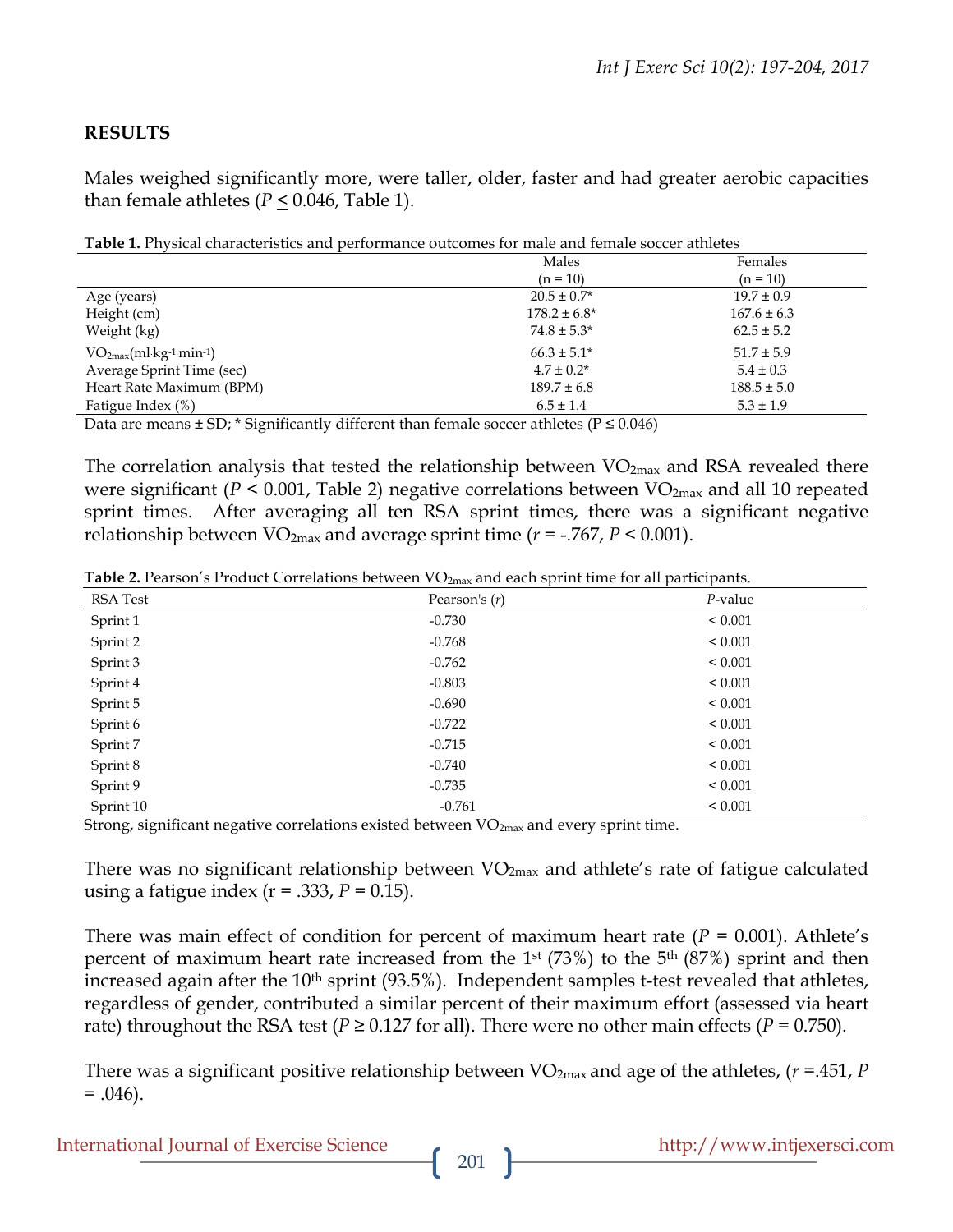# **DISCUSSION**

Contrary to the hypothesis, the negative correlations found suggest that  $VO<sub>2max</sub>$  or aerobic capacity does play a significant role in repeated sprint performance in that more aerobically fit athletes are faster than their less aerobically fit peers. These results coincide with previous research that suggests  $VO_{2max}$  is related to improved RSA test performance (20). Tomlin and Wenger (20), postulated, and the current results support, that athletes with greater aerobic capacity may have superior power recovery and can perform well during repeated high intensity work. Additionally, the current results are contrary to previous research suggesting aerobic fitness does not significantly influence sprint performance during an RSA test of less than 40 meters because the anaerobic energy needed to complete a five second sprint is less likely to be influenced by oxygen uptake (1, 7). While the energy demands of a single sprint may not be influenced by aerobic fitness, it appears that faster repeated sprint times and perhaps RSA may actually be associated with greater levels of aerobic fitness, even if the sprint distance is less than 40 meters.

In addition to  $VO_{2max}$  and RSA times, rate of fatigue is an important factor to assess when examining a soccer athlete's conditioning level or anaerobic capacity. In the current study, athletes fatigued at a rate of 5.7%. While anaerobic capacity was not measured via a Wingate test, the small percentage in which athletes fatigued suggests the athletes were well trained anaerobically. The low rate of fatigue in addition to the aerobic capacity results highlight the importance for strength and conditioning coaches to emphasize training both aerobic fitness and anaerobic capacity. Research strongly suggests the use of 1:1 or 2:1 work-to-rest ratios to maximize training for the improvement of both of aerobic and anaerobic pathways (11, 18, 19).

Furthermore, these results and recommendations can be applied to elite level soccer athletes. A  $VO<sub>2max</sub>$  of 60 ml kg<sup>-1</sup> min<sup>-1</sup> or greater has been used as a physiological indicator for researchers to establish a minimum fitness level for men's professional soccer athletes (17). On average, male athletes in the current study had an averaged  $VO_{2max}$  of 66.3 ml kg<sup>-1</sup> min<sup>-1</sup>, which is well above the aforementioned minimum for professional or elite status.

Moreover, these results also suggests that younger college athletes should begin training and conditioning aimed to improve their VO2max. There was a positive relationship between the athlete's age and  $VO<sub>2max</sub>$  suggesting that older college athletes in the study had a greater VO2max and a plausible explanation for the relationship may be due to the fact the older athletes have trained more and with greater intensities throughout their college career. Although training age (i.e., number of years training) was not reported in the current study, it could be advantageous for younger soccer athletes to focus their training on methods to improve aerobic ( $VO_{2max}$ ) and anaerobic capacity to potentially perform better on an RSA test.

While the results reveal a strong negative relationship between  $VO<sub>2max</sub>$  and RSA sprint performance, it is not without limitations. Anaerobic capacity and rate of fatigue were not measured using a validated anaerobic capacity test such as the Wingate test or a running anaerobic sprint test (22). Using a validated running anaerobic capacity test would provide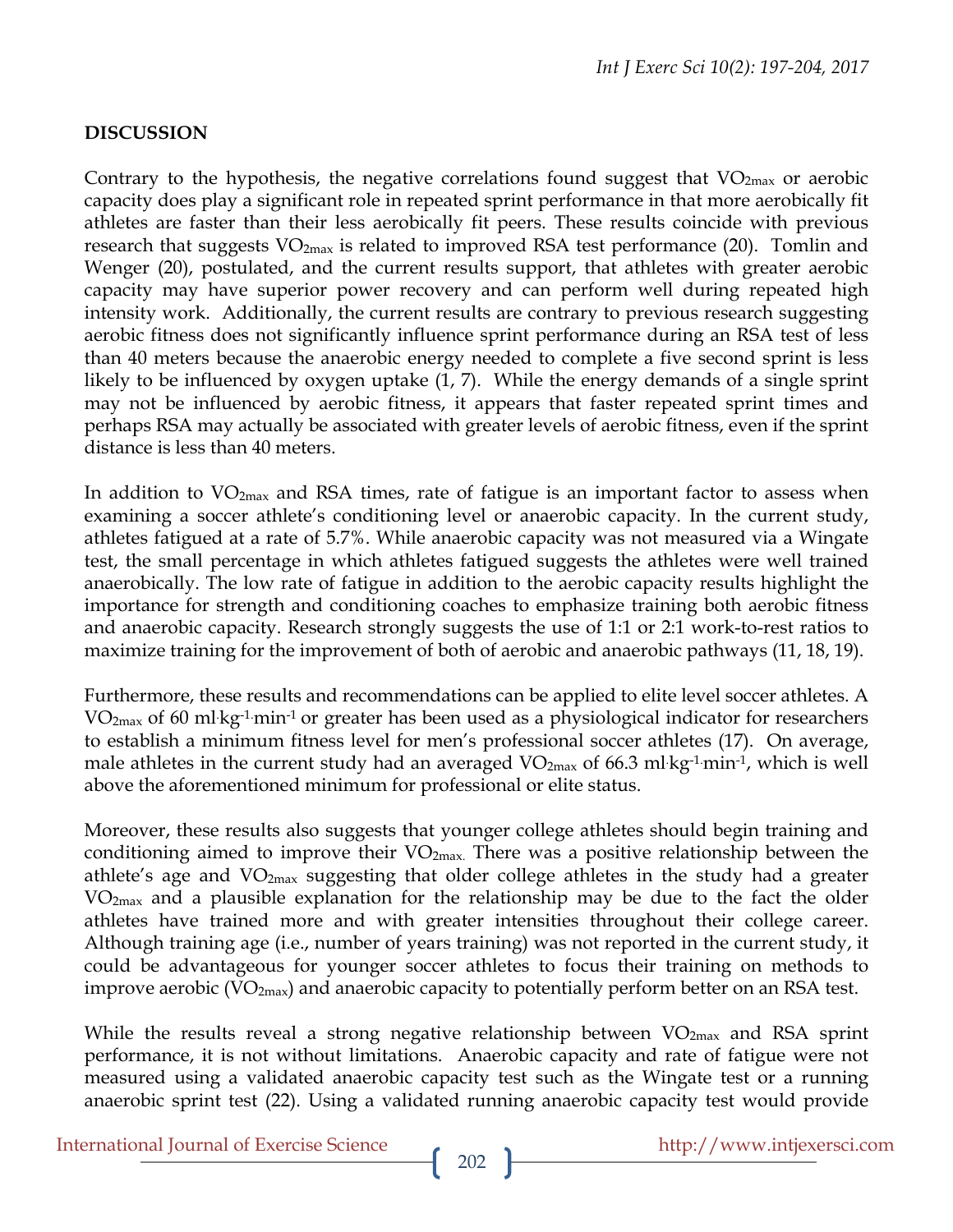useful information regarding peak and minimum power outputs. Using peak and minimum outputs may provide a better calculation of rate of fatigue and anaerobic capacity as opposed to using fastest and slowest sprint times. Understanding power outputs and power recovery, in addition to  $VO_{2max}$ , may allow for better strength and conditioning programming to improve rate of fatigue and RSA performance (20). Another limitation could be that factors other than  $VO<sub>2max</sub>$  could be associated with RSA performance (i.e., nutrition, sleep, and recovery) and were not assessed in the current study. Although there are other physiological factors to consider when testing athletes RSA, the purpose of the study was to assess if  $VO<sub>2max</sub>$ was associated with RSA performance when sprint distances of less than 40 meters were employed. Shorter sprint distances with ~25 seconds of recovery are believed to not be influenced by aerobic metabolism's assistance with PCr repletion (9) and the current results suggest otherwise.

Division I soccer athletes that are more aerobically fit (i.e., greater  $VO_{2max}$ ) appear to be faster on average and during every sprint than their less aerobically fit peers when participating in a 30-meter repeated sprint test. Training to enhance a soccer athlete's aerobic fitness is highly recommended.

#### **REFERENCES**

1. Aziz AR, Chia M, Teh KC. The relationship between maximal oxygen uptake and repeated sprint performance indices in field hockey and soccer players. J Sports Med Phys Fitness 40(3):195-200, 2000.

2. Aziz AR, Mukherjee S, Chia MY, Teh KC. Relationship between measured maximal oxygen uptake and aerobic endurance performance with running repeated sprint ability in young elite soccer players. J Sports Med Phys Fitness 47(4):401-407, 2007.

3. Benjamini Y, Drai D, Elmer G, Kafkafi N, Golani I. Controlling the false discovery rate in behavior genetics research. Behav Brain Res 125(1-2):279-284, 2001.

4. Bishop D, Girard O, Mendez-Villanueva A. Repeated-sprint ability - part II: recommendations for training. Sports Med 41(9):741-756, 2011.

5. Bishop D, Spencer M. Determinants of repeated-sprint ability in well-trained team-sport athletes and endurance-trained athletes. J Sports Med Phys Fitness 44(1):1-7, 2004.

6. da Silva JF, Guglielmo LG, Bishop D. Relationship between different measures of aerobic fitness and repeatedsprint ability in elite soccer players. J Strength Cond Res 24(8):2115-2121, 2010.

7. Glaister M. Multiple sprint work : physiological responses, mechanisms of fatigue and the influence of aerobic fitness. Sports Med. 35(9):757-777, 2005.

8. Hamlin MJ, Draper N, Blackwell G, Shearman JP, Kimber NE. Determination of maximal oxygen uptake using the bruce or a novel athlete-led protocol in a mixed population. J Hum Kinet 31:97-104, 2012.

9. Harris RC, Edwards RH, Hultman E, Nordesjo LO, Nylind B, Sahlin K. The time course of phosphorylcreatine resynthesis during recovery of the quadriceps muscle in man. Pflugers Archiv 367(2):137-142, 1976.